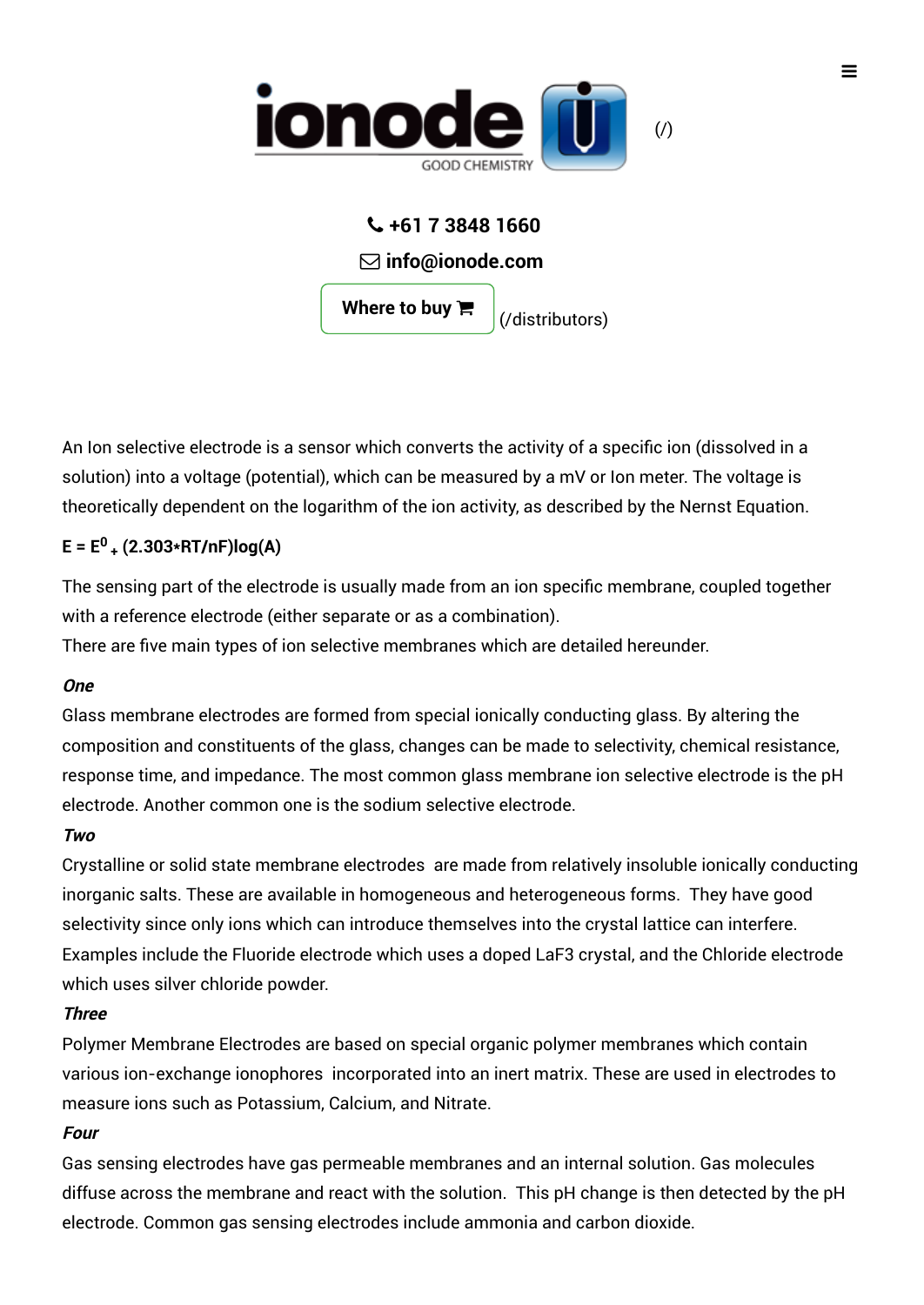**Five**

Enzyme electrodes are based on the reaction of an enzyme reacting with a specific substrate, and the resultant product of this reaction (usually H+ or OH-) is detected by an electrode such as a pH electrode. These reactions occur within a special membrane. An example is the Glucose electrode.

## The Reference Electrode

An important part of the measurement is the use of a stable reference electrode. Many ISE's incorporate their own reference electrode; these are usually either a single junction refillable type Ag/AgCl type, or the double junction type, which is used for ISE's such as chloride, bromide etc. These types of reference electrodes allow the user to select an appropriate electrolyte for the particular application. For instance Potassium Nitrate is commonly used as a filling solution for ISE's such as Chloride, Bromide, Iodide, Cyanide, Silver and Sulphide.Whenever choosing a filling solution, it is also important to select one that is close to being equitransferant to minimise junction potential errors. The  $\mathsf{E}^0$  factor in the Nernst equation is the sum of all the liquid junction potentials present in the system, and any variation in this during analysis can introduce major sources of potentail drift and error in measurements.

# Use of ISA/TISAB

For accurate and reproducible measurements, adjustment of the ionic strength is often required. The reason is to raise the the ionic strength of all standards and samples to a uniformly high level so that the activity coefficient is the same for the ions in both solutions. This enables the concentration of the samples to be more accurately determined. ISA's can alo be used to adjust the pH of samples. TISAB (Total Ionic Strength Adjuster Buffer), used for Fluoride Ion analysis is a common example of this. This solution adjusts the ionic strength, adjusts the pH and can also minimise interferences.

## Sample Pre-Treatment

It is important to note that Ion selective electrodes measure the activity of the ionic analytes in solution. If the ion to be measured is complexed or bound, sample pre-treatment may be required before analysis. This can involve preliminary steps such as drying, washing and grinding, as well as extraction or dry ashing. This is particularly the case with samples such as plant material and soils. In the event of interferences and oxidation effects, adding an appropriate reagent to both samples and standards can be beneficial.

## ISE Analytical Techniques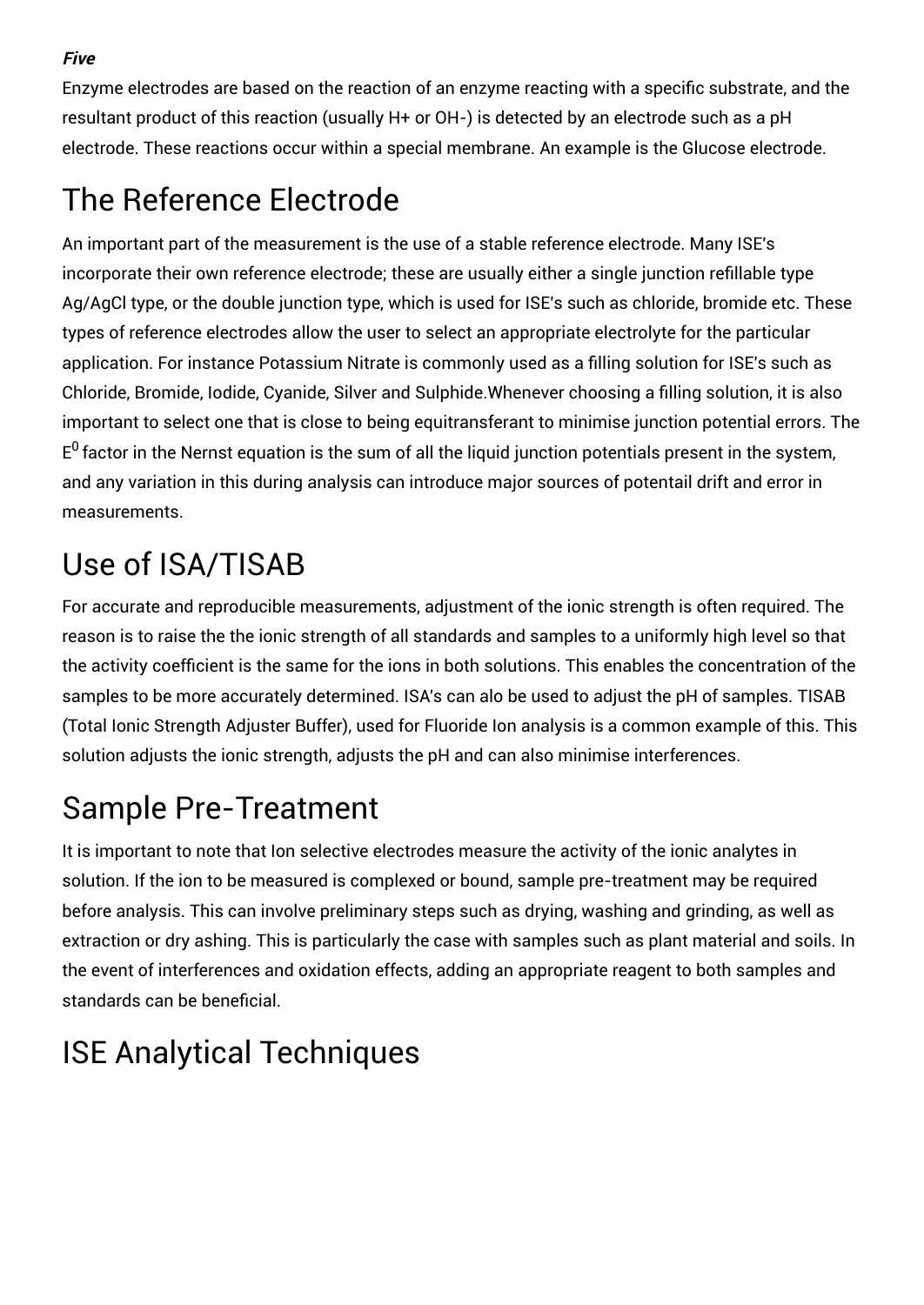

Simple procedure used for measuring a large number ofsamples. This can also easily be automated with sample changers for unattended analysis. Calibration is performed using a series of standards, preferably bracketing the expected sample range. ISA is added to both samples and standards in the same ratios, and the concentration of the samples is determined by comparison to the standards.

#### **Standard Addition**

The electrode is immersed in the sample solution and an aliquot of a standard solution containing the measured species is added to the sample. From the change in potential before and after the addition, the original sample concentration is determined.

#### **Analate Addition**

Often used to measure viscous samples, small or very concentrated samples. It can be used to overcome the effects of complex sample matrics, but is not suitable for dilute samples.Total concentration is measured even in the presence of complexing agents. The electrode is immersed in a standard solution containing the ion to be measured, and an aliquot of the sample is added to the standard. The original sample concentration is determined from the change in potential before and after the addition.

#### **Analate Subtraction**

Used for the measurement of ions for which no ISE exists. The electrode is immered in a reagent solution that contains an ion that the electrode senses, and which reacts with the sample. It is not suited for dilute samples. An example is using a Lead ISE to measure Sulphate.

#### **Titration Indicators**

Ion selective electrodes are very useful as end point detectors in titrations because they are unaffected by colour or turbidity. A common example is use of a chloride ISE (or a silver billet electrode) for determining the salt content of dairy products by silver nitrate titration. Titrations are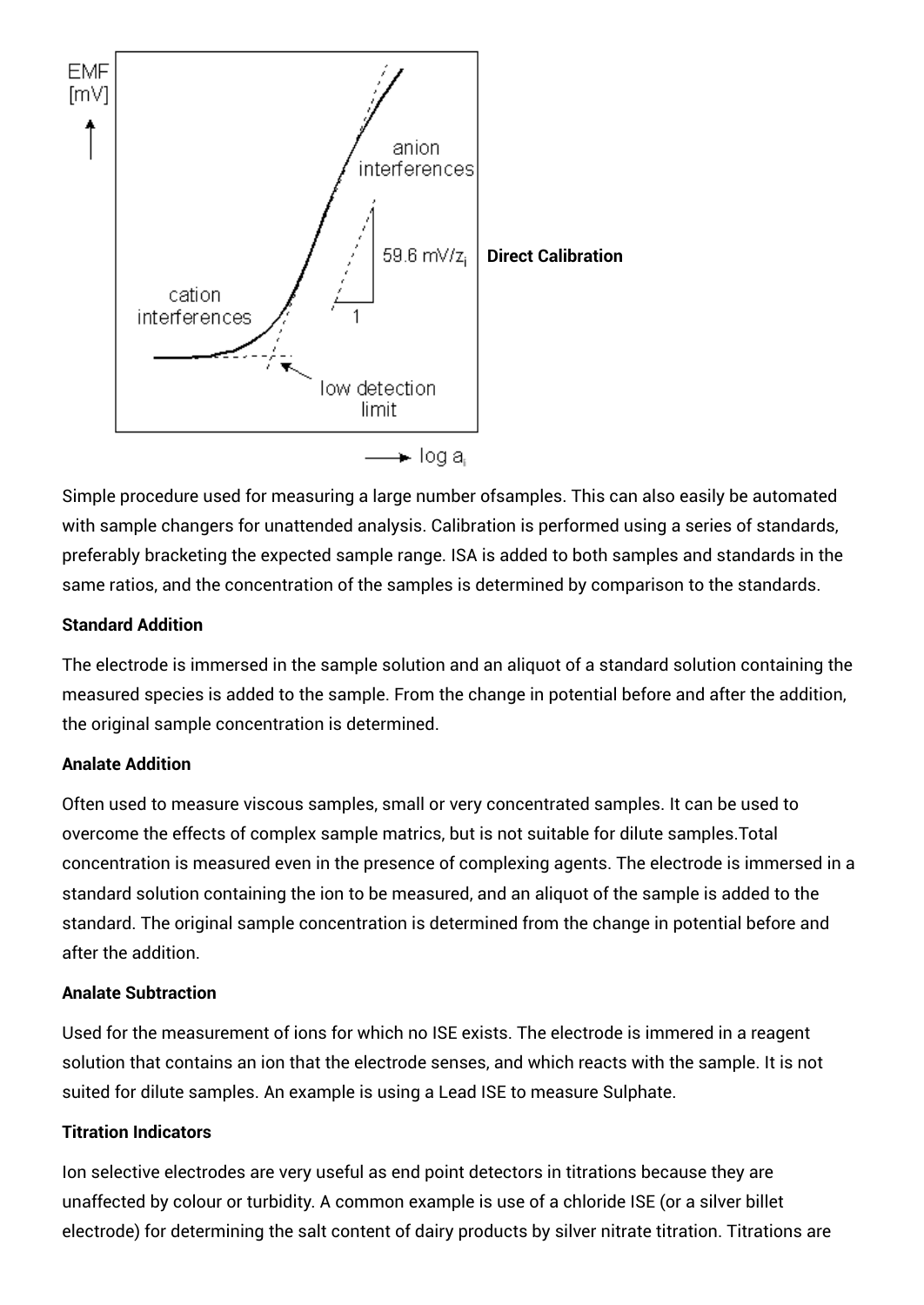much more precise (approx. 10x) than direct ISE calibration, but they are more time consuming and they have a narrower dynamic range. ISE's can also be used in titrations to determine ions for which there is no current ISE. For example, Lanthanum ions can be determined in this way using a Fluoride ISE as indicator.

### Why Use Ion Selective Electrodes?

The main reasons Ion selective electrodes are popular:-

The initial set up is inexpensive (typically one only needs a pH/mV meter or Ion meter, the electrodes, a stirring stand, and some basic chemicals)

The measurements are unaffected by colour or turbidity in the sample

The sample pre-treatment is usually simple

The measurements can be done in "real time", and can be easily automated

Wide dynamic range-usually several decades

## Where Are They Used?

Ion selective electrodes or ISE's are commonly used in environmental, food and agriculture, power plants, research and in clinical applications.

Examples include: Fluoride in drinking water, Calcium in beer, Nitrates in plants, Chloride in canned food products, and Calcium in dental studies.

## Limitations

- selectivity/interferences
- accuracy, typically 2-5% relative
- calibrating solutions and samples need to have the ionic strength adjusted
- lifetime and maintenance requirements of polymer membrane electrodes

- sample pre treatment is sometimes necessary for non-ideal samples

### Care and Maintenance

Care must be taken to avoid damaging the membrane surface. Follow the instructions supplied with the electrodes to assure maximum life. After extensive use, the membranes may become coated with contaminants or become scratched. The solid state types such as Chloride and Fluoride can usually be easily repaired with fine emery and then washing with distilled water to remove debris. You should never touch the membranes of ISE's such as Calcium and Potassium, because it is very easy to damage the surface. These should instead be rinsed in standard solution and the deposits removed with a fine jet of water.

### **THEORY**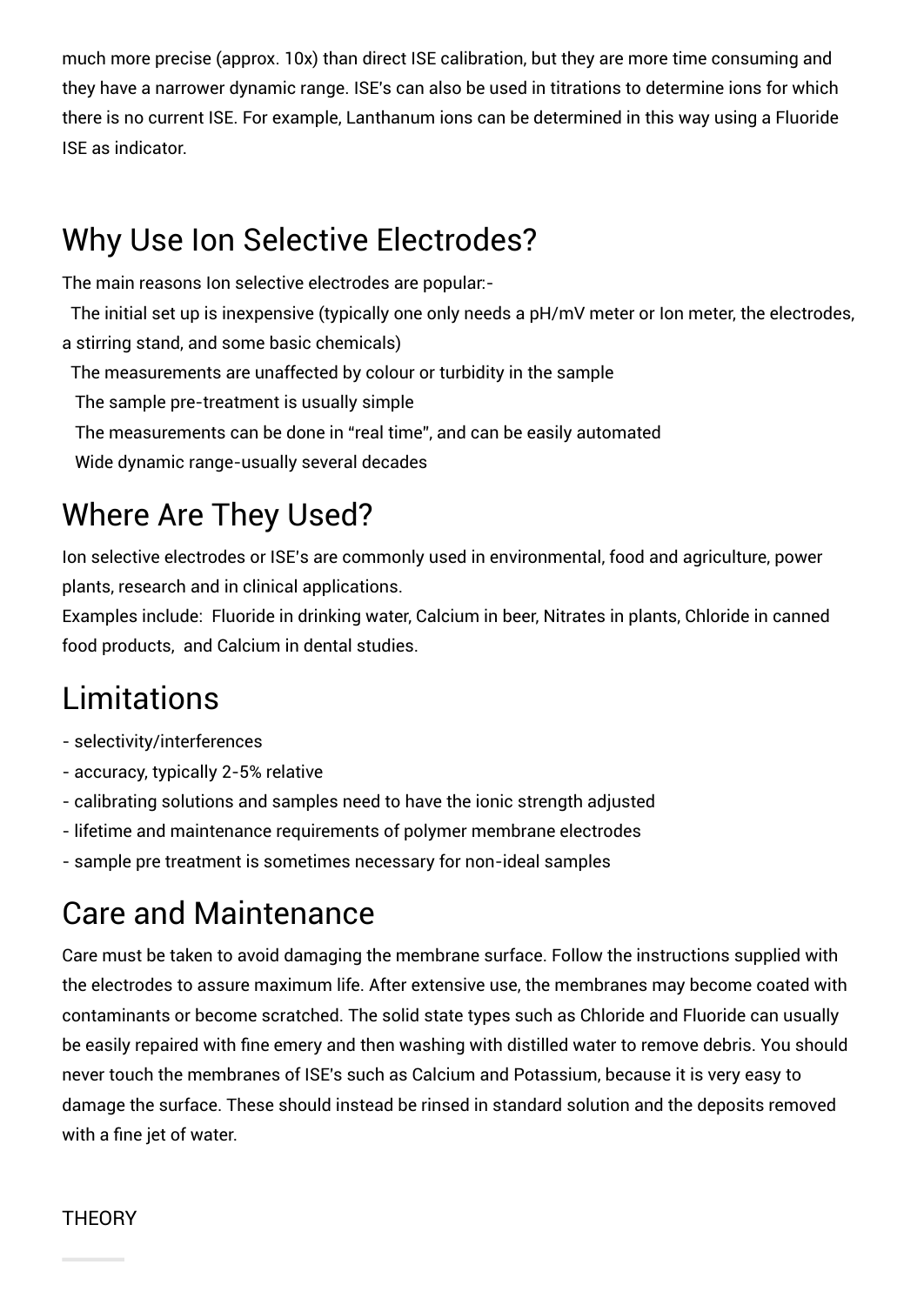

### **+61 7 3848 1660**

**info@ionode.com**

**Where to buy**

[\(/distributors\)](https://ionode.com/distributors)





IJ Series Intermediate Junction Electrodes

Setting the benchmark in super-long life, versatility and value for money since 1972, the flagship of the Ionode Lab sensor range is the renowned IJ Series.

Built to exacting standards and available in pH, ISE, ORP and Reference, the IJ Series benefits are many … A removable sleeve and renewable junction for longer life and easy cleaning, an isolated secondary reference to effectively defeat contamination, an annular ground-glass junction to provide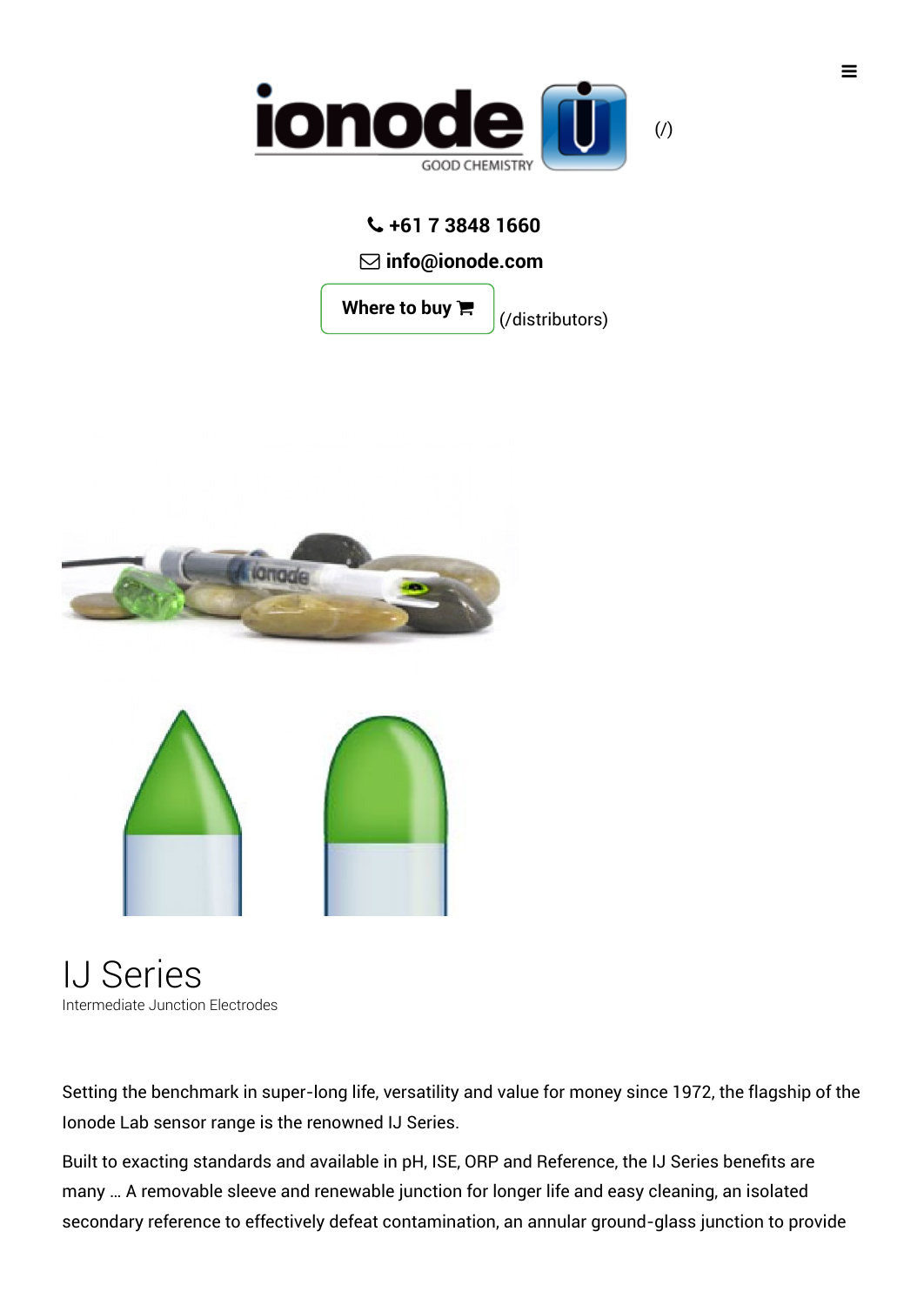fast response times and resistance to clogging, selectable electrolyte and an optional toughened glass spear membrane for direct penetration. An exceptional choice in virtually any sample, the IJ Series is unequalled in food, wine, dairy, contaminated waste samples, industrial, mining, petro-chemical, electro plating and countless more. The IJ Series also features models with solvent resistant bodies and high temperature housings for the most demanding of environments.

- $\odot$  Replaceable electrolyte  $\odot$  Removeable sleeve
	-
- $\odot$  Avaliable for pH, ISE & ORP  $\odot$  Polypropylene body
- 

## Way back In 1972,

History of the Intermediate Junction

Back in 1972, Ionode's R&D Chemists and Engineers set out to develop a sensor that would solve the the common problems of contamination and clogging etc. but still be tough, fast and super reliable. Working together, they decided it was possible and they set to work on what would become the IJ Series … a sensor that would defeat contamination, work in any sample and have a lifetime far in excess of other single or double junction sensors. The benchmark in sensor versatility, reliability and performance was then born in the IJ Series. Featuring an renewable intermediate junction for easy cleaning, Ionode's proprietary glass formulae and a tough yet flexible body, the IJ Series quickly earned it's reputation for having the longest life in the industry and being the best value sensor available.

### More Junctions, Less Contamination

IJ have unique junction mechanics which protect the primary reference from the contamination associated with traditional gel electrodes whilst providing the low maintenance and long life of a refillable sensor.

### Removeable Sleeve

IJ electrodes have a removeable sleeve to make cleaning quick and easy.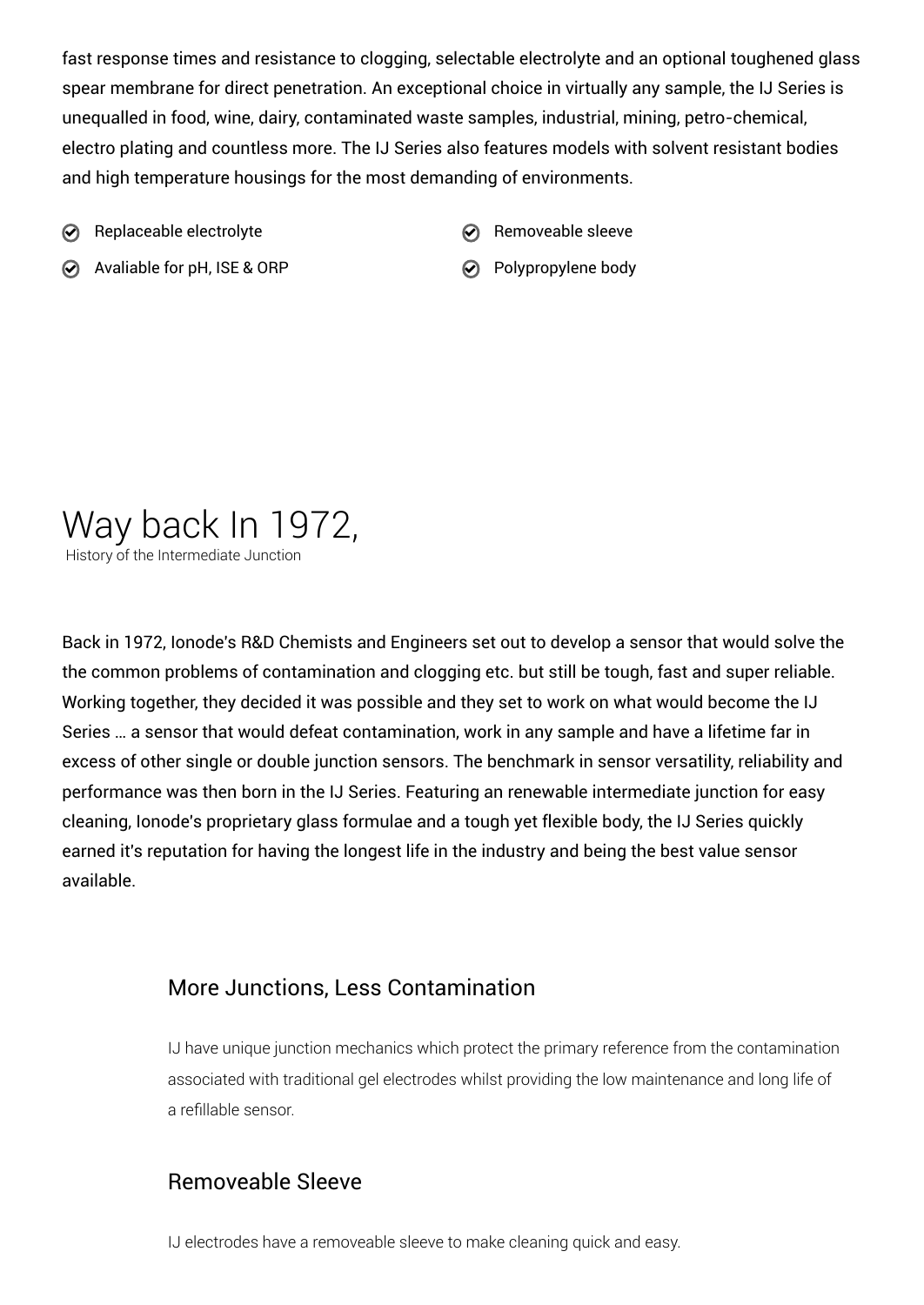

IJ's Explained Why you need an intermediate junction probe

IJ's have unique junction mechanics which protect the primary reference from the contamination associated with traditional gel electrodes whilst providing the low maintenance and long life of a refillable sensor.

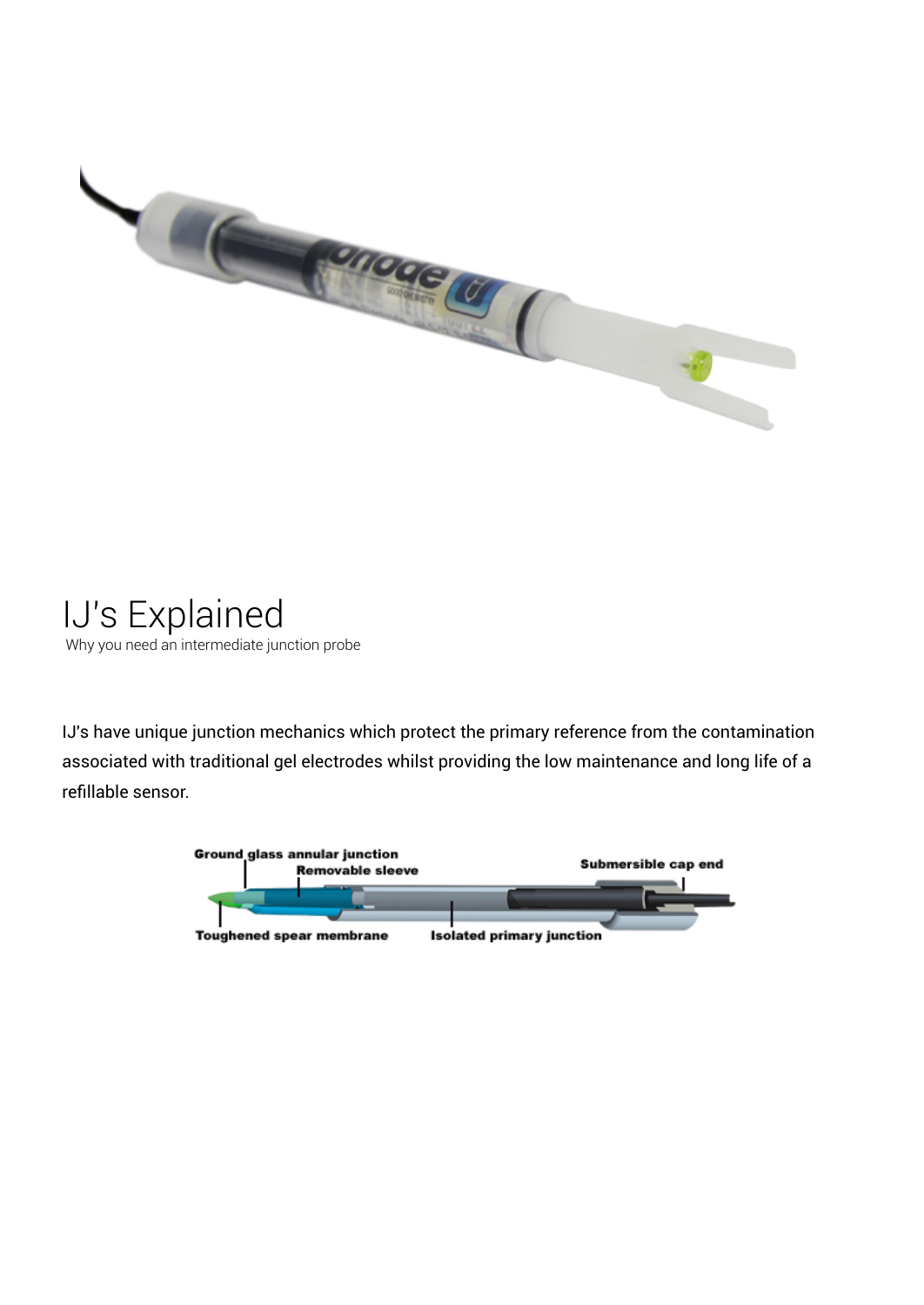

### The IJ Range The full range of IJ electrodes

| <b>Model</b>                        | <b>Parameter</b> | <b>Measuring</b><br>Range | Temp.<br>Range | <b>Sensor</b><br><b>Type</b> | Temperatur <sup>€</sup> Swipe to see more information<br><b>Compensat</b> |  |
|-------------------------------------|------------------|---------------------------|----------------|------------------------------|---------------------------------------------------------------------------|--|
| IJ14                                | Ref              |                           | $0 - 60$       | Reference                    | n/a                                                                       |  |
| <b>IJ44-</b><br><b>Spear</b>        | pH               | pH 0 - 14                 | $0 - 60$       | A glass<br>spear             | Optional                                                                  |  |
| <b>IJ44-</b><br>HT-<br><b>Spear</b> | pH               | pH 0 - 14                 | $0 -$<br>100   | A glass<br>spear             | Optional                                                                  |  |
| <b>IJ40</b>                         | pH               | pH 0 - 14                 | $0 - 60$       | A glass<br>bullet            | Optional                                                                  |  |